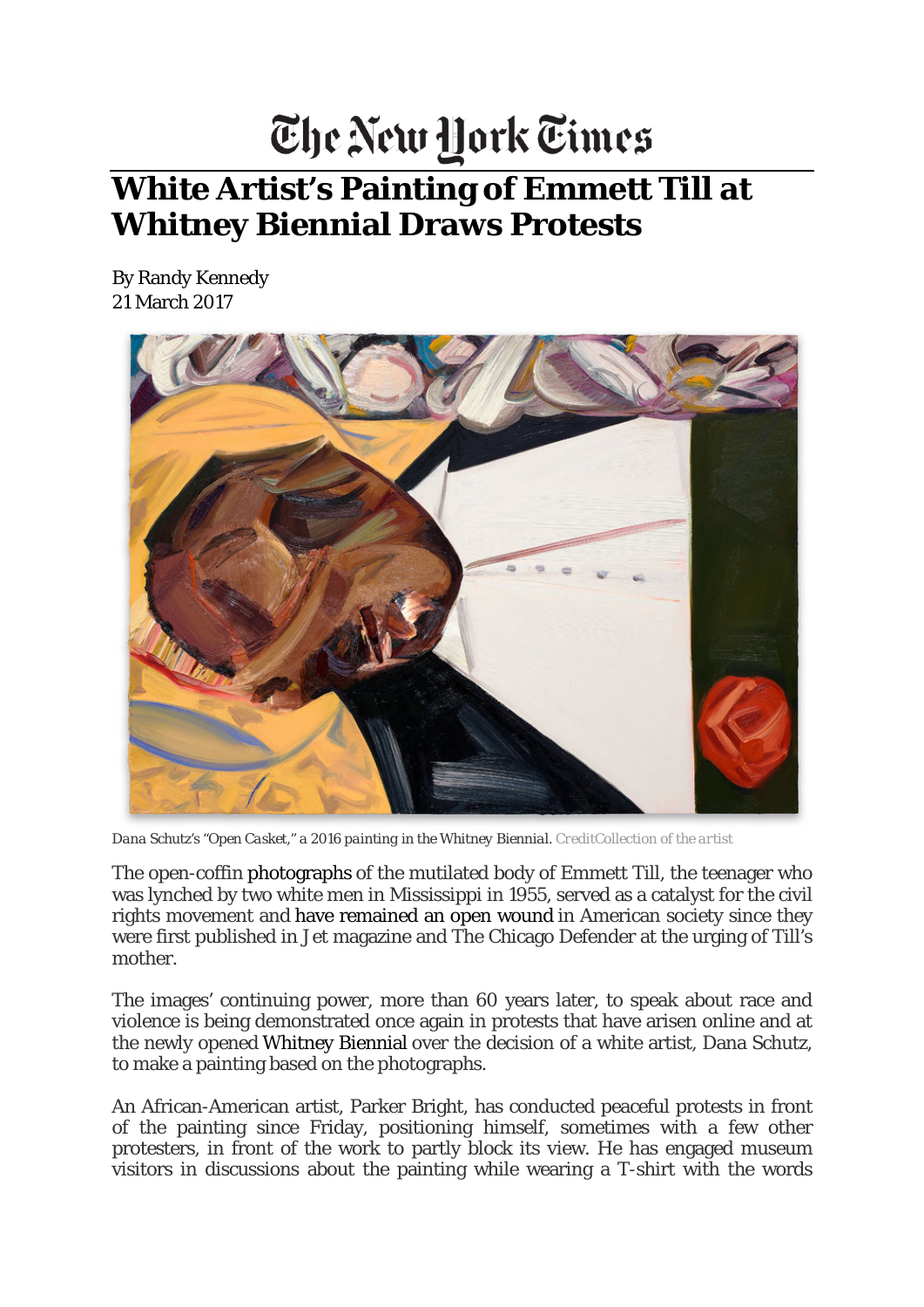"Black Death Spectacle" on the back. Another protester, Hannah Black, a Britishborn black artist and writer working in Berlin, has written a letter to the biennial's curators, Mia Locks and Christopher Y. Lew, urging that the painting be not only removed from the show but also destroyed.

"The subject matter is not Schutz's," Ms. Black wrote in a Facebook message that has been signed by more than 30 other artists she identifies as nonwhite. "White free speech and white creative freedom have been founded on the constraint of others, and are not natural rights. The painting must go." She added that "contemporary art is a fundamentally white supremacist institution despite all our nice friends."

The protest has found traction on Twitter, where some commenters have called for destruction of the painting and others have focused on what they view as an illconceived attempt by Ms. Schutz to aestheticize an atrocity.

Mr. Bright, in a Facebook Live video of his protest, makes some of the same points in objecting to the painting's inclusion in the show. The biennial is an unusually diverse exhibition of work by 63 artists and collectives; nearly half the artists are female and half are nonwhite. Calling the painting "a mockery" and "an injustice to the black community," Mr. Bright adds that he believes the work perpetuates "the same kind of violence that was enacted" on Till "just to make a painting move."

"I feel like she doesn't have the privilege to speak for black people as a whole or for Emmett Till's family," Mr. Bright says in the video. He also objects to the thought that the painting could be sold and make Ms. Schutz, whose work is highly sought after, a significant amount of money.

Ms. Schutz, who first exhibited the painting last year in a gallery in Berlin, has stated that she intends never to sell the work. In a statement on Tuesday, Ms. Schutz said: "I don't know what it is like to be black in America but I do know what it is like to be a mother. Emmett was Mamie Till's only son. The thought of anything happening to your child is beyond comprehension. Their pain is your pain. My engagement with this image was through empathy with his mother." She added: "Art can be a space for empathy, a vehicle for connection. I don't believe that people can ever really know what it is like to be someone else (I will never know the fear that black parents may have) but neither are we all completely unknowable."

The curators said that they wanted to include the painting because many of the exhibition's artists focus on violence — racial, economic, cultural — and they felt that the work raised important questions, especially now, in a political climate in which race, power and privilege have become ever more urgent issues.

"For us it was so much about an issue that extends across race," said Mr. Lew, who along with his co-curator, Ms. Locks, met with Mr. Bright on Tuesday to discuss his protest. "Yes, it's mostly black men who are being killed, but in a larger sense this is an American problem."

Ms. Locks said: "Right now I think there are a lot of sensitivities not just to race but to questions of identities in general. We welcome these responses. We invited these conversations intentionally in the way that we thought about the show." She added